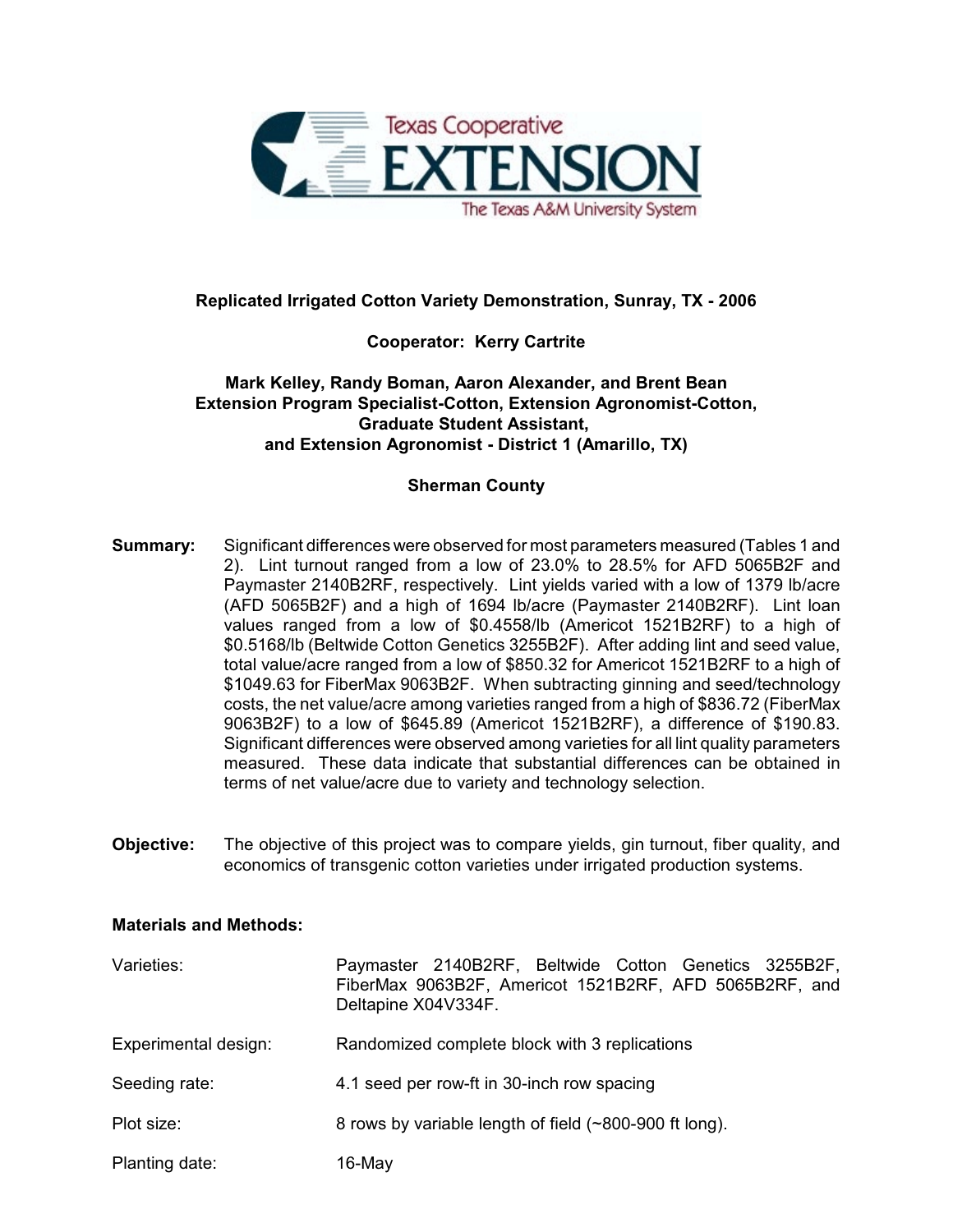| Weed management:                 | Prowl H2O was applied preplant incorporated at 4.0 pt/acre.<br>Roundup Weather Max herbicide was applied over-the-top on<br>27-May and 14-July at a rate of 32 oz/acre with ammonium sulfate<br>(17 lbs/100 gallons of spray mix). Dual Magnum at a rate of 1.3<br>pts/acre was applied with the acephate and Pentia application on<br>10-June. |
|----------------------------------|-------------------------------------------------------------------------------------------------------------------------------------------------------------------------------------------------------------------------------------------------------------------------------------------------------------------------------------------------|
| Rainfall<br>and Irrigation:      | According to personal communication with cooperator, 11.4 inches<br>of rainfall accumulated during the growing season in addition to 8.0<br>inches of irrigation, for a total of 19.4 inches.                                                                                                                                                   |
| Insecticides:                    | Temik was applied in-furrow at planting at 3.5 lb/acre. Acephate<br>was applied at a rate of 3.0 oz/acre on 10-June with the Pentia and<br>Dual Magnum application.                                                                                                                                                                             |
| Fertilizer management:           | 150 lb/acre of 11-52-0 dry fertilizer (16.5 lb N and 78 lb $P_2O_5/(\text{acre})$ )<br>were applied pre-plant on 3-April. Another 20 gal/acre application of<br>32-0-0 (70.8 lb N/acre) was applied via fertigation.                                                                                                                            |
| Plant growth regulators:         | Pentia was applied at a rate of 4 oz/acre on 10-June with the<br>acephate and Dual Magnum application.                                                                                                                                                                                                                                          |
| Harvest aids:                    | A tank mix of Ethephon 6 at 1.0 pt/acre and Def 6 at 1.0 pt/acre was<br>applied on 10-October.                                                                                                                                                                                                                                                  |
| Harvest:                         | Plots were harvested on 16-November using a commercial John<br>Deere 7460 stripper harvester with field cleaner. Harvested material<br>was transferred into a weigh wagon with integral electronic scales to<br>determine individual plot weights. Plot yields were adjusted to<br>lb/acre.                                                     |
| Gin turnout:                     | Grab samples were taken by plot and ginned at the Texas A&M<br>University Agricultural Research and Extension Center at Lubbock<br>to determine gin turnouts.                                                                                                                                                                                   |
| Fiber analysis:                  | Lint samples were submitted to the International Textile Center at<br>Texas Tech University for HVI analysis, and Commodity Credit<br>Corporation (CCC) loan values were determined for each variety by<br>plot.                                                                                                                                |
| Ginning cost<br>and seed values: | Ginning costs were based on \$2.45 per cwt. of bur cotton and seed<br>value/acre was based on \$125/ton of seed. Ginning costs did not<br>include checkoff.                                                                                                                                                                                     |
| Seed and<br>technology cost:     | Seed and technology costs were calculated using the appropriate<br>seeding rate (seed/row-ft) for the row spacing and entries using the<br>online Plains Cotton Growers Seed Cost Comparison Worksheet<br>Monsanto<br>Cost<br>Thresholds.<br>with<br>Cap<br>available<br>at:<br>http://www.plainscotton.org/Seed/seedindex.html                 |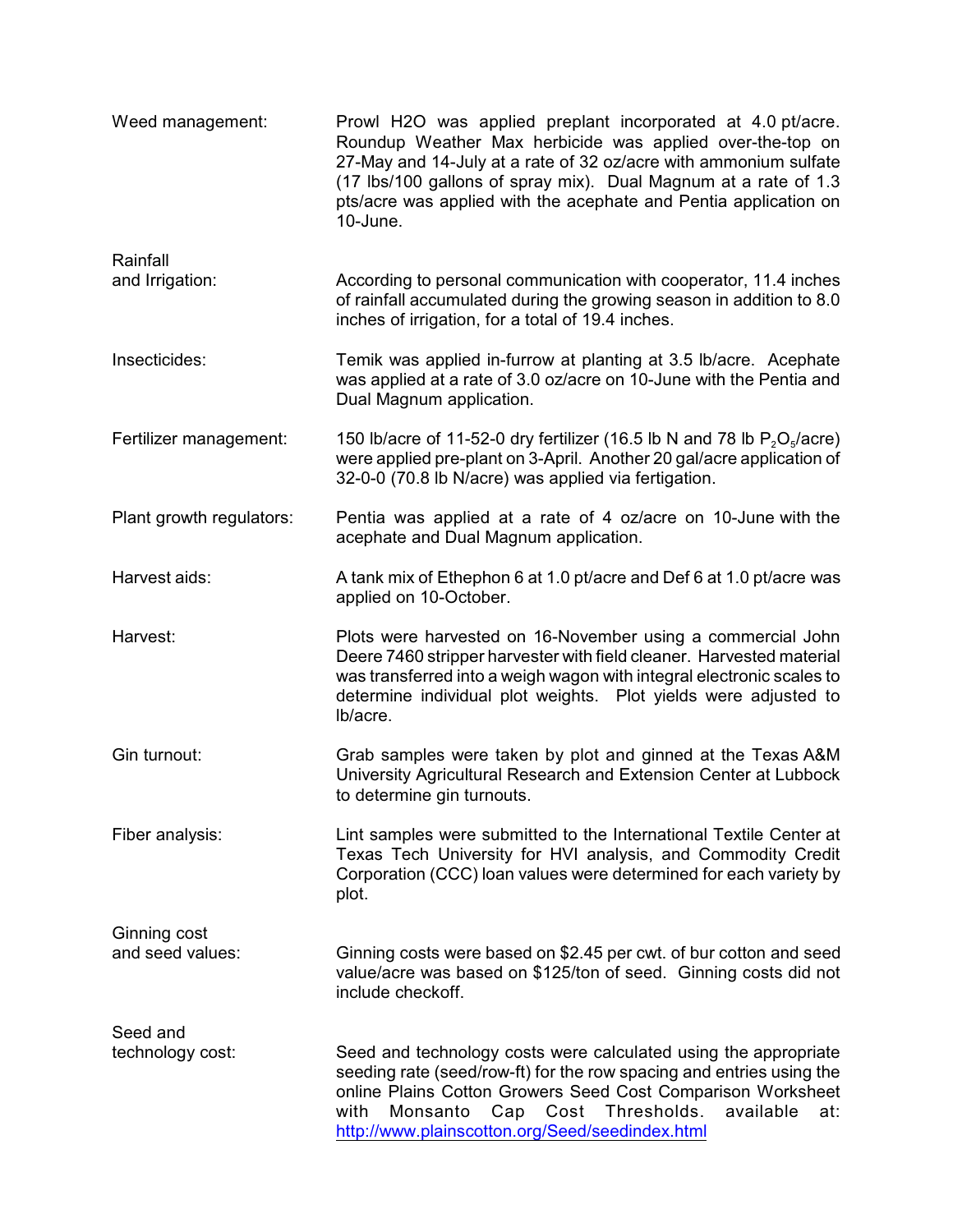#### **Results and Discussion:**

Significant differences were observed for most parameters measured (Tables 1 and 2). Lint turnout ranged from a low of 23.0% to 28.5% for AFD 5065B2F and Paymaster 2140B2RF, respectively. Lint yields varied with a low of 1379 lb/acre (AFD 5065B2F) and a high of 1694 lb/acre (Paymaster 2140B2RF). Lint loan values ranged from a low of \$0.4558/lb (Americot 1521B2RF) to a high of \$0.5168/lb (Beltwide Cotton Genetics 3255B2F). After adding lint and seed value, total value/acre ranged from a low of \$850.32 for Americot 1521B2RF to a high of \$1049.63 for FiberMax 9063B2F. When subtracting ginning and seed/technology costs, the net value/acre among varieties ranged from a high of \$836.72 (FiberMax 9063B2F) to a low of \$645.89 (Americot 1521B2RF), a difference of \$190.83. Four varieties were in the statistical upper tier for net value (\$/acre). Micronaire values ranged from a low of 2.4 for Americot 1521B2RF to a high of 3.1 for Paymaster 2140B2RF. Staple averaged 37.9 across all varieties with a low of 36.8 for Paymaster 2140B2RF and a high of 40.3 for FiberMax 9063B2F. Uniformity was highest for FiberMax 9063B2F (82.5%) and lowest for Americot 1521B2RF (80.1%). A test average strength of 27.0 g/tex was observed with a high of 30.7 g/tex (FiberMax 9063B2F) and a low of 24.1 g/tex (Americot 1521B2RF). Percent elongation values ranged from a high of 7.3 to a low of 6.1 for Beltwide Cotton Genetics 3255B2F and Deltapine X04V344F, respectively. The highest average leaf grade (5.7) was observed for Paymaster 2140B2RF and the lowest (3.0) for Beltwide Cotton Genetics 3255B2RF. Test averages for reflectance (Rd) and yellowness (+b) were 82.4 and 6.7, respectively. Color grades were mostly 31's and with some 21's and 11's at this location. These data indicate that substantial differences can be obtained in terms of net value/acre due to variety and technology selection. It should be noted no inclement weather was encountered at this location prior to harvest. Additional multi-site and multi-year applied research is needed to evaluate varieties and technology across a series of environments.

#### **Acknowledgments:**

Appreciation is expressed to Kerry Cartrite for the use of his land, equipment and labor for this project. Further assistance with this project was provided by Dr. John Gannaway - TAES, Lubbock, and Dr. Eric Hequet - Associate Director, International Textile Center, Texas Tech University.

#### **Disclaimer Clause:**

Trade names of commercial products used in this report are included only for better understanding and clarity. Reference to commercial products or trade names is made with the understanding that no discrimination is intended and no endorsement by the Texas A&M University System is implied. Readers should realize that results from one experiment do not represent conclusive evidence that the same response would occur where conditions vary.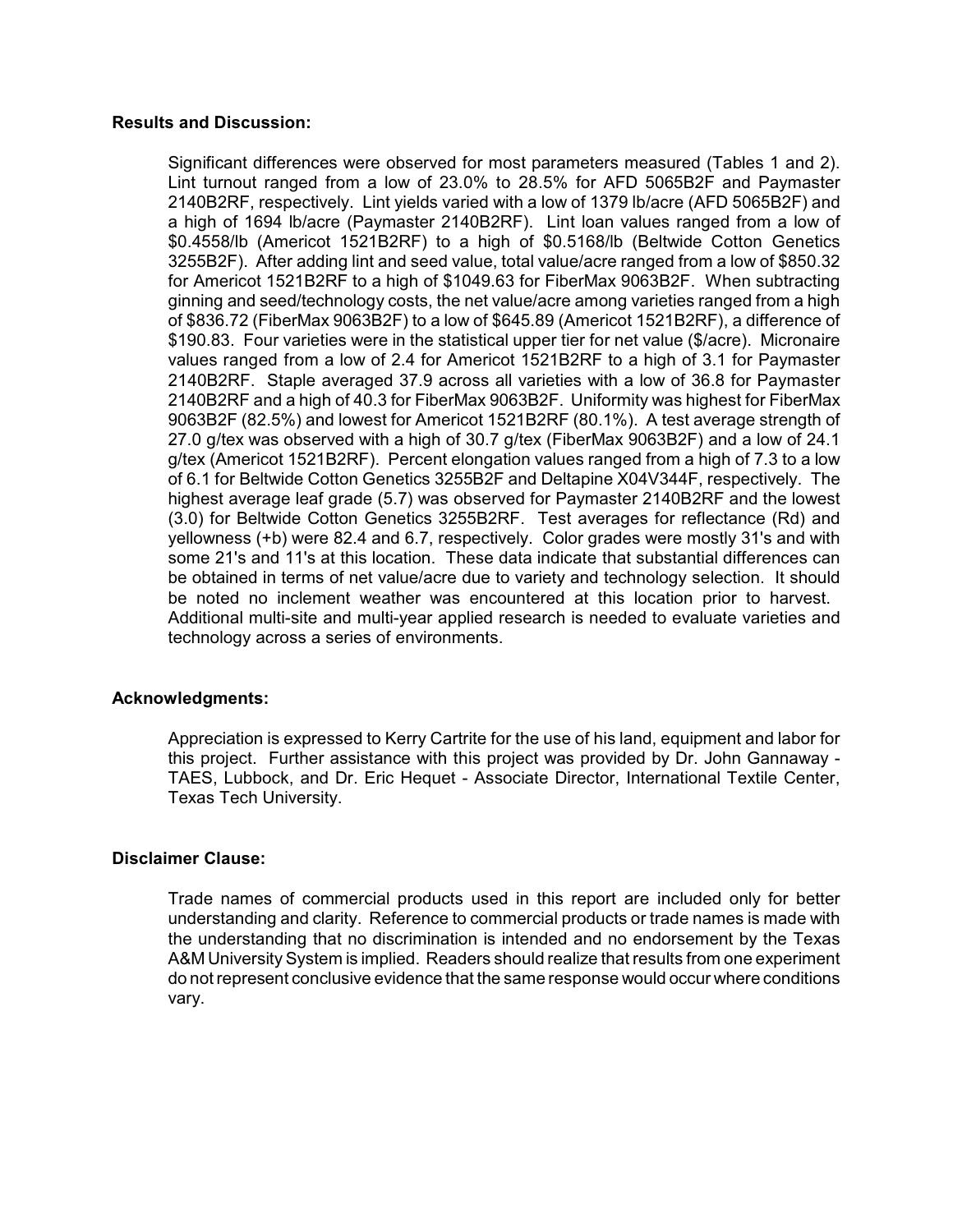**Table 1. Harvest results from the irrigated replicated transgenic cotton variety demonstration, Kerry Cartrite Farm, Sunray, TX 2006.**

| Entry                                   | Lint<br>Seed<br>turnout<br>turnout |           | <b>Bur cotton</b><br>vield | Lint<br>vield | Seed<br>vield | Lint Ioan<br>value | Lint<br>value | Seed<br>value | <b>Total</b><br>value | <b>Ginning</b><br>cost | Seed/technology<br>cost  | <b>Net</b><br>value |  |
|-----------------------------------------|------------------------------------|-----------|----------------------------|---------------|---------------|--------------------|---------------|---------------|-----------------------|------------------------|--------------------------|---------------------|--|
|                                         | %                                  | %         | lb/acre                    | lb/acre       | Ib/acre       | \$/lb              | \$/acre       | \$/acre       | \$/acre               | \$/acre                | \$/acre                  | \$/acre             |  |
| FiberMax 9063B2F                        | 27.2                               | 52.6      | 6186                       | 1685          | 3252          | 0.5035             | 846.41        | 203.22        | 1049.63               | 151.57                 | 61.34                    | 836.72 a            |  |
| <b>Beltwide Cotton Genetics 3255B2F</b> | 27.5                               | 53.6      | 5784                       | 1588          | 3102          | 0.5168             | 821.94        | 193.86        | 1015.80               | 141.70                 | 65.60                    | 808.50<br>a         |  |
| Deltapine X04V344F                      | 24.8                               | 51.8      | 6281                       | 1555          | 3255          | 0.5032             | 782.24        | 203.46        | 985.71                | 153.88                 | 51.91                    | 779.91<br>a         |  |
| Paymaster 2140B2RF                      | 28.5                               | 53.0      | 5951                       | 1694          | 3152          | 0.4600             | 779.19        | 196.99        | 976.18                | 145.81                 | 60.91                    | 769.46<br>a         |  |
| <b>AFD 5065B2F</b>                      | 23.0                               | 53.7      | 6006                       | 1379          | 3223          | 0.4830             | 666.01        | 201.43        | 867.45                | 147.15                 | 56.07                    | 664.22<br>b         |  |
| Americot 1521B2RF                       | 24.9                               | 52.5      | 5806                       | 1446          | 3050          | 0.4558             | 659.71        | 190.60        | 850.32                | 142.24                 | 62.19                    | 645.89<br>b         |  |
| <b>Test average</b>                     | 26.0                               | 52.9      | 6002                       | 1558          | 3172          | 0.4871             | 759.25        | 198.26        | 957.51                | 147.06                 | 59.67                    | 750.78              |  |
| <b>CV, %</b>                            | 4.8                                | 2.0       | 2.8                        | 2.9           | 2.8           | 5.2                | 6.0           | 2.8           | 5.1                   | 2.8                    | $- - -$                  | 6.2                 |  |
| OSL                                     | 0.0024                             | 0.3419    | 0.0254                     | < 0.0001      | 0.0818        | 0.0692             | 0.0018        | 0.0816        | 0.0025                | 0.0253                 | $- - -$                  | 0.0022              |  |
| <b>LSD</b>                              | 2.3                                | <b>NS</b> | 307                        | 81            | 132           | 0.0375             | 82.78         | $8.22^{T}$    | 88.19                 | 7.53                   | $\overline{\phantom{a}}$ | 84.12               |  |

**For net value/acre, means within a column with the same letter are not significantly different at the 0.05 probability level.**

**CV - coefficient of variation.**

**OSL - observed significance level, or probability of a greater F value.**

**LSD - least significant difference at the 0.05 level, † denotes LSD at the 0.10 level, NS - nonsignificant.**

**Note: some columns may not add up due to rounding error.**

**Assumes:**

**\$2.45/cwt ginning cost.**

**\$125/ton for seed.**

**Value for lint based on CCC loan value from grab samples and ITC HVI results.**